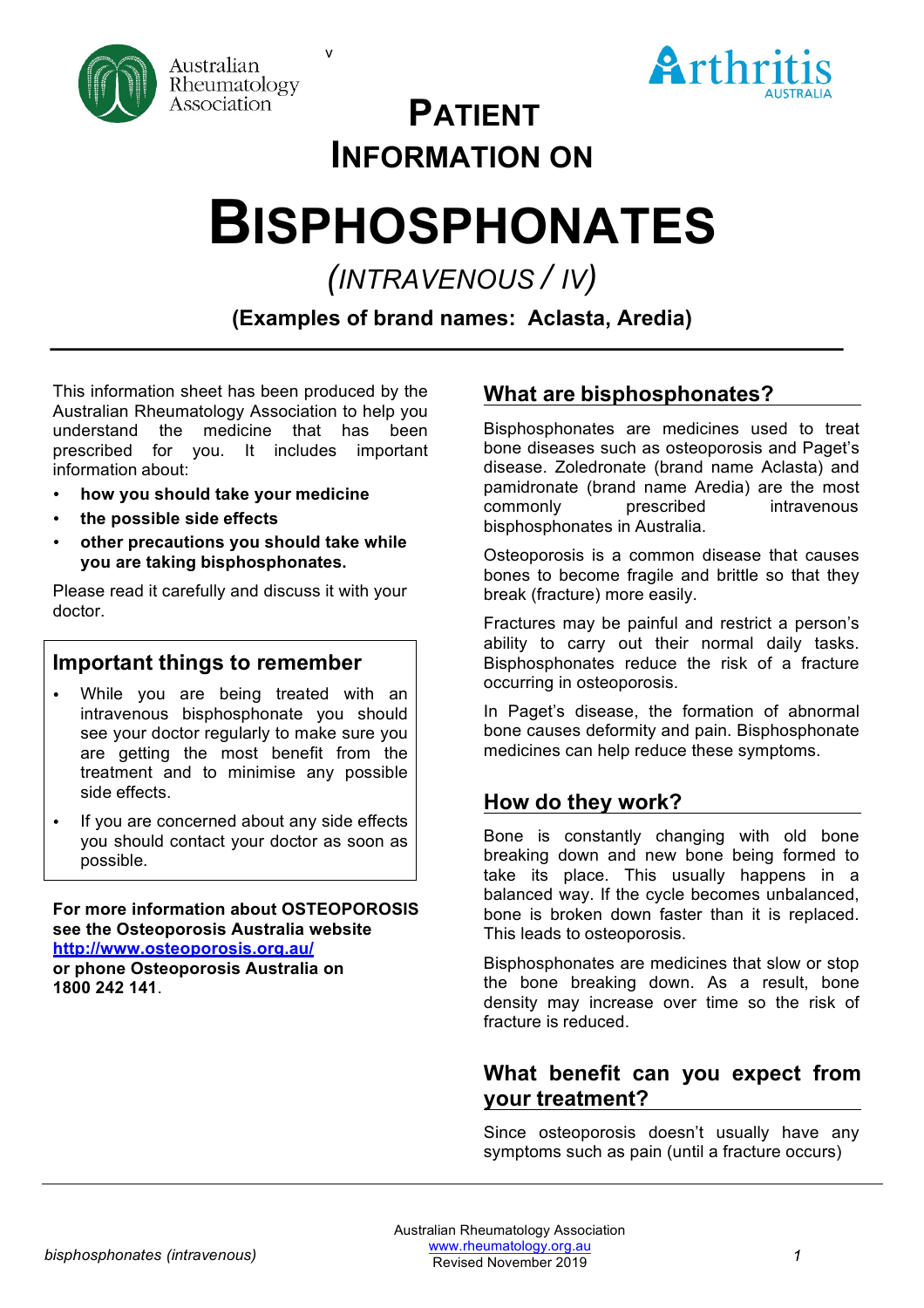you will not 'feel' any immediate benefit from your treatment with bisphosphonates.

If used for Paget's disease, bone pain may lessen with time. Your doctor will explain the likely benefits for you.

You may be asked to have tests to check the effect of treatment on your bones. For example, a bone mineral density test is usually done after one to two years of treatment. This is an X-ray that involves a very small amount of radiation.

Sometimes tests of urine or blood are also used to measure the effects of treatment on bone formation and breakdown.

# **How are IV bisphosphonates given?**

Bisphosphonate injections are given as a drip (infusion) into the vein. The infusion will take between 20 minutes and two hours depending on the type of bisphosphonate being given and the condition being treated.

After the infusion, you may have to remain at the clinic for up to an hour to monitor for reactions.

Bisphosphonate infusions may be given once a year or up every two-three years or every three months depending on the type prescribed and the condition being treated.

Bisphosphonate injections come in different doses. The dose and how often it is given will depend on the type of bisphosphonate being used and the condition being treated.

### *Can other medicines be given with biphosphonate injection?*

It is safe to use most other medicines when you are having bisphosphonate infusions (see *Precautions* on page 3).

You may be prescribed paracetamol and an antiallergy tablet on the day of your infusion.

It is generally recommended that you take a calcium and vitamin D supplement.

## *How long is the treatment continued?*

For osteoporosis treatment with intravenous bisphosphonates is usually given for two to five years. Your doctor will review your progress each year. For Paget's disease, the treatment plan may be shorter.

# **Are there any side effects?**

Most people who have bisphosphonate injections do not experience side effects. Tell your doctor if you are concerned about possible side effects.

A reduction in dose or change to another medicine may minimise the side effects so that you can continue to have treatment for your bones.

#### *Most common possible side effects*

- The most common side effect is a *rise in temperature*, typically at the start of treatment, with *flu-like symptoms* such as aching muscles. Rarely the fever may last for one or two days. Giving the medicine slowly and taking regular paracetamol for 24 -48 hours reduces the likelihood of this happening.
- Some *irritation* at the site of the infusion may occur.
- Intravenous bisphosphonates can cause *nausea*, *loss of appetite* and a *skin rash*. These effects will not last for long.

#### *Less common or rare possible side effects*

- Bisphosphonates may cause *mouth ulcers*, *aching muscles, joints and/or bones* and *swelling of joints*.
- A very rare side effect with intravenous bisphosphonates is *osteonecrosis of the jaw (ONJ)*. This presents with jaw pain and exposed bone in the mouth. It usually occurs after dental work that has not healed properly. There are few reports of ONJ in patients with osteoporosis and it is seen mostly in cancer patients receiving high dose/monthly bisphosphonate treatment. For most patients receiving bisphosphonate injections the benefits outweigh the potential risk of ONJ because fractures can be associated with significant complications and even death. As a precaution it is recommended that dental infections should be treated, and planned extractions performed before starting bisphosphonate treatment.
- *Blurred vision, pain or redness* in the eye (called iritis) may occur and may need to be treated with eye drops. If any of these symptoms occur see your doctor.
- An increased frequency of *heart palpitations*  (feeling of fast or irregular heartbeat) has been seen in some patients with zoledronate.